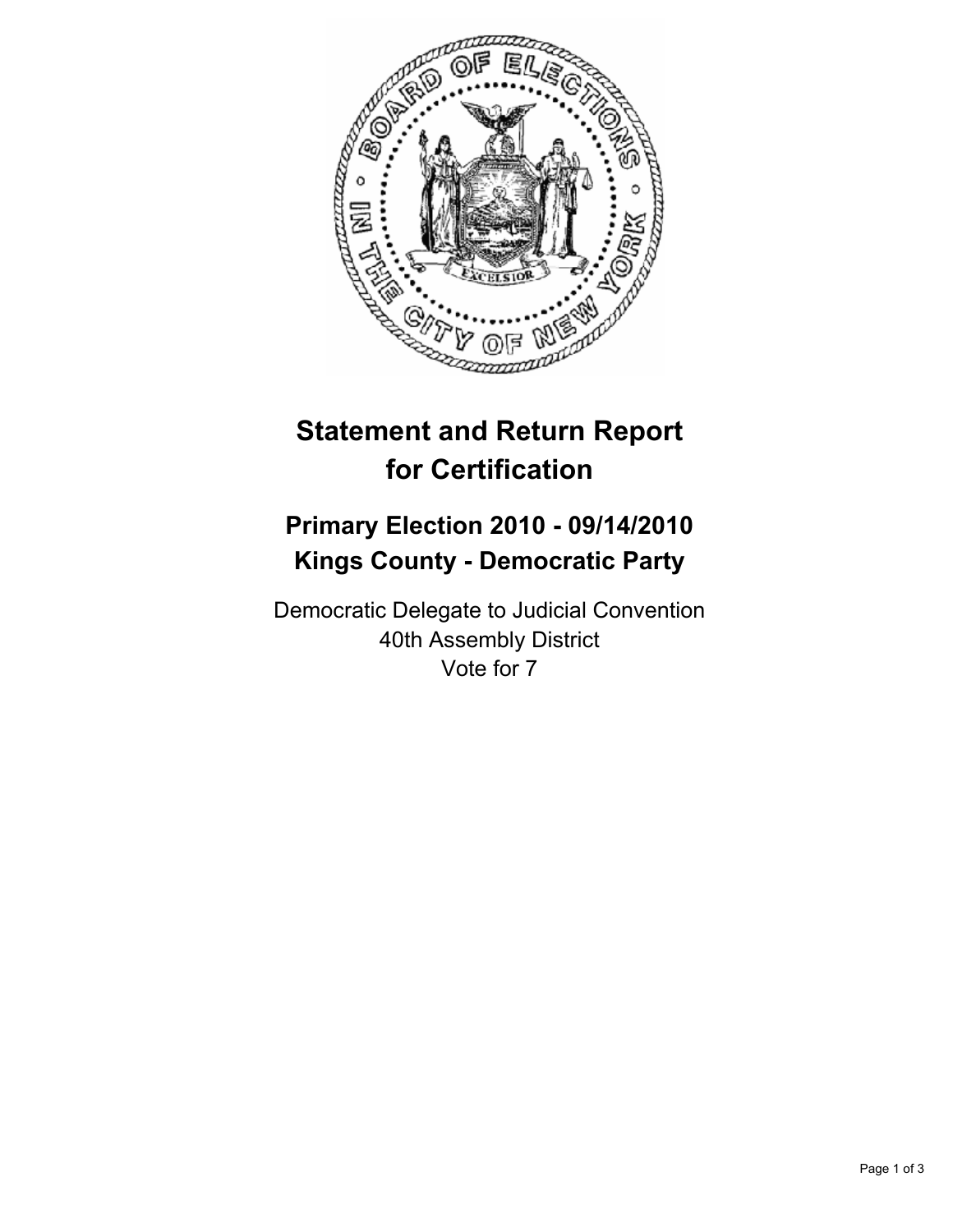

## **Assembly District 40**

| PUBLIC COUNTER               | 5,728            |
|------------------------------|------------------|
| <b>EMERGENCY</b>             | 11               |
| ABSENTEE/MILITARY            | 79               |
| <b>AFFIDAVIT</b>             | 60               |
| <b>CAROL A FAULKNER</b>      | 1,529            |
| <b>EARL L WILLIAMS</b>       | 2,736            |
| <b>JOYCE PEOPLES</b>         | 1,529            |
| <b>SHIRLEY PAZANT</b>        | 1,054            |
| <b>AIDA WILSON</b>           | 1,470            |
| <b>RECCOLEVE DILLON</b>      | 735              |
| <b>STEVEN CHAMBERS</b>       | 1,159            |
| <b>MELINDA PERKINS</b>       | 1,744            |
| <b>ALICE LOWMAN</b>          | 1,078            |
| <b>TERRY NORFLEET</b>        | 780              |
| <b>CAROLYN WALKER-DIALLO</b> | 1,387            |
| <b>JOYCE SCOTT-BRAYBOY</b>   | 971              |
| ANA A FISCHER                | 1,193            |
| <b>JOY SIMMONS</b>           | 1,331            |
| CAMILLE MURRAY (WRITE-IN)    | 1                |
| ED TOWNS (WRITE-IN)          | 1                |
| <b>GLENN HUFF (WRITE-IN)</b> | 1                |
| KEVIN MCCALL (WRITE-IN)      | $\boldsymbol{2}$ |
| LOVE (WRITE-IN)              | 1                |
| MICHELLE HANLEY (WRITE-IN)   | 1                |
| OLD (WRITE-IN)               | $\mathbf 1$      |
| RED (WRITE-IN)               | 1                |
| SAME (WRITE-IN)              | 2                |
| SHIRLEY HUNTLY (WRITE-IN)    | 1                |
| TIME (WRITE-IN)              | $\mathbf{1}$     |
| YES (WRITE-IN)               | 1                |
| <b>Total Votes</b>           | 18,710           |